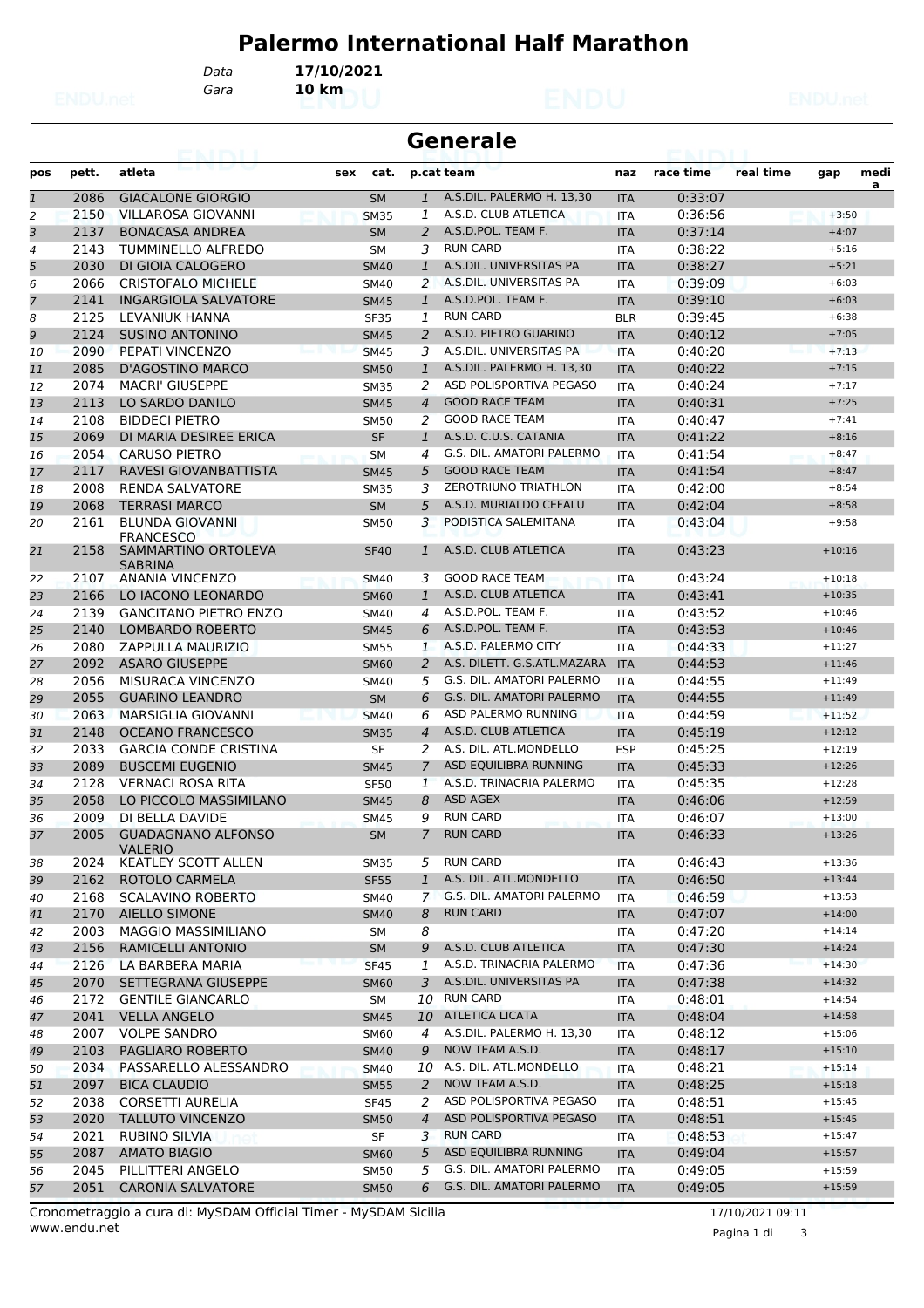## **Generale**

| pos        | pett.        | atleta                                                | sex | cat.                       |                | p.cat team                              | naz                      | race time          | real time | gap                  | medi<br>a |
|------------|--------------|-------------------------------------------------------|-----|----------------------------|----------------|-----------------------------------------|--------------------------|--------------------|-----------|----------------------|-----------|
| 58         | 2013         | LO FRANCO FILIPPO                                     |     | <b>SM50</b>                | $\overline{7}$ |                                         | <b>ITA</b>               | 0:49:09            |           | $+16:03$             |           |
| 59         | 2100         | <b>PATTI SALVATORE</b>                                |     | <b>SM60</b>                | 6              | NOW TEAM A.S.D.                         | ITA                      | 0:49:26            |           | $+16:20$             |           |
| 60         | 2057         | <b>ROMEO DARIO</b>                                    |     | <b>SM40</b>                | 11             | <b>ASD AGEX</b>                         | <b>ITA</b>               | 0:49:29            |           | $+16:23$             |           |
| 61         | 2029         | <b>VENTURA GABRIELE</b>                               |     | <b>SM35</b>                | 6              | <b>RUN CARD</b>                         | <b>ITA</b>               | 0:49:39            |           | $+16:32$             |           |
| 62         | 2022         | <b>BOCCACCINO ROBERTO</b>                             |     | <b>SM35</b>                | $\overline{7}$ | <b>RUN CARD</b>                         | <b>ITA</b>               | 0:49:40            |           | $+16:33$             |           |
| 63         | 2115         | MAZZARA MARIA<br><b>CONCETTA</b>                      |     | <b>SF50</b>                | 2              | <b>GOOD RACE TEAM</b>                   | ITA                      | 0:49:44            |           | $+16:37$             |           |
| 64         | 2106         | <b>SCANCARELLO PAOLO</b>                              |     | <b>SM45</b>                | 11             | NOW TEAM A.S.D.                         | <b>ITA</b>               | 0:49:46            |           | $+16:39$             |           |
| 65         | 2164         | <b>VIRZI' GABRIELE</b>                                |     | <b>SM35</b>                | 8              | A.S. DIL. ATL.MONDELLO                  | <b>ITA</b>               | 0:49:49            |           | $+16:43$             |           |
| 66         | 2032         | <b>TRIPI ENNIO</b>                                    |     | <b>SM50</b>                | 8              | <b>RUN CARD</b>                         | <b>ITA</b>               | 0:49:52            |           | $+16:45$             |           |
| 67         | 2049         | AIELLO ANTONINO                                       |     | <b>SM45</b>                | 12             | G.S. DIL. AMATORI PALERMO               | ITA                      | 0:50:03            |           | $+16:57$             |           |
| 68         | 2014         | <b>CHECCHIA MARLENA</b>                               |     | <b>SF</b>                  | $\overline{4}$ | <b>CUS PRO PATRIA MILANO</b>            | <b>ITA</b>               | 0:50:07            |           | $+17:01$             |           |
| 69         | 2104         | <b>RUFFINO MARTA</b>                                  |     | <b>SF45</b>                | 3              | NOW TEAM A.S.D.                         | <b>ITA</b>               | 0:50:10            |           | $+17:04$             |           |
| 70         | 2075         | SIRCHIA GAETANO                                       |     | <b>SM45</b>                | 13             | ASD POLISPORTIVA PEGASO                 | <b>ITA</b>               | 0:50:10            |           | $+17:04$             |           |
| 71         | 2109         | <b>FERRANTE ELISA</b>                                 |     | <b>SF50</b>                | 3              | <b>GOOD RACE TEAM</b>                   | <b>ITA</b>               | 0:50:14            |           | $+17:07$             |           |
| 72         | 2121         | <b>CANGIALOSI FABIO</b>                               |     | <b>SM45</b>                | 14             | <b>GOOD RACE TEAM</b>                   | <b>ITA</b>               | 0:50:14            |           | $+17:08$             |           |
| 73         | 2095         | <b>MELODIA FRANCESCO</b>                              |     | <b>SM50</b>                | 9              | NOW TEAM A.S.D.                         | <b>ITA</b>               | 0:50:31            |           | $+17:25$             |           |
| 74         | 2046         | <b>FIORE MICHELE</b>                                  |     | <b>SM55</b>                | 3              | G.S. DIL. AMATORI PALERMO               | <b>ITA</b>               | 0:50:38            |           | $+17:32$             |           |
| 75         | 2015         | <b>MARTINI PATRIZIO</b>                               |     | <b>SM65</b>                | $\mathbf{1}$   | ATL.BASSANO RUNNING                     | <b>ITA</b>               | 0:50:47            |           | $+17:40$             |           |
| 76         | 2127         | PERTICAROLI VALERIA                                   |     | <b>SF55</b>                | 2              | A.S.D. TRINACRIA PALERMO                | <b>ITA</b>               | 0:50:52            |           | $+17:46$             |           |
| 77         | 2135         | CATANIA VINCENZA                                      |     | <b>SF45</b>                | 4              | A.S.D.POL. TEAM F.                      | <b>ITA</b>               | 0:51:14            |           | $+18:07$             |           |
| 78         | 2142         | <b>ARENA ROBERTO</b>                                  |     | <b>SM50</b>                |                | 10 A.S.D.POL. TEAM F.                   | <b>ITA</b>               | 0:51:14            |           | $+18:07$             |           |
| 79         | 2160         | <b>ABATE SANTINA</b>                                  |     | <b>SF50</b>                | 4              | PODISTICA SALEMITANA                    | <b>ITA</b>               | 0:51:14            |           | $+18:07$             |           |
| 80         | 2084         | <b>RUGGIERI RICCARDO</b>                              |     | <b>SM55</b>                | $\overline{4}$ | A.S.DIL. PALERMO H. 13,30               | <b>ITA</b>               | 0:51:24            |           | $+18:18$             |           |
| 81         | 2064         | <b>MEKNI NEDRA</b>                                    |     | SF                         | 5.             | ASD PALERMO RUNNING                     | <b>ITA</b>               | 0:51:27            |           | $+18:20$             |           |
| 82         | 2083         | DE SIMONE ANTONINO                                    |     | <b>SM55</b>                | 5              | A.S.DIL. PALERMO H. 13,30               | <b>ITA</b>               | 0:51:55            |           | $+18:48$             |           |
| 83         | 2081         | AIELLO GIOVANNI                                       |     | <b>SM70</b>                | 1              | A.S.D. PALERMO CITY                     | <b>ITA</b>               | 0:51:57            |           | $+18:51$             |           |
| 84         | 2101         | <b>CAPONE ATTILIO MARCO</b>                           |     | <b>SM50</b>                | 11             | NOW TEAM A.S.D.                         | <b>ITA</b>               | 0:52:01            |           | $+18:54$             |           |
| 85         | 2040         | <b>OLIVERI MASSIMILIANO</b>                           |     | <b>SM50</b>                | 12             | <b>RUN CARD</b>                         | <b>ITA</b>               | 0:52:06            |           | $+19:00$             |           |
| 86         | 2112         | LA ROSA GIUSEPPE                                      |     | <b>SM55</b>                | 6              | <b>GOOD RACE TEAM</b>                   | <b>ITA</b>               | 0:52:12            |           | $+19:06$             |           |
| 87         | 2088         | <b>AMATO PASQUALE</b>                                 |     | <b>SM65</b>                | 2              | ASD EQUILIBRA RUNNING                   | <b>ITA</b>               | 0:52:14            |           | $+19:08$             |           |
| 88         | 2155         | PETRUSO ANTONELLA                                     |     | <b>SF55</b>                | 3              | A.S.D. CLUB ATLETICA<br><b>RUN CARD</b> | <b>ITA</b>               | 0:52:19            |           | $+19:13$             |           |
| 89         | 2067         | <b>CALABRESE GIULIA</b>                               |     | <b>SF35</b>                | 2<br>2         | A.S.D. PALERMO CITY                     | <b>ITA</b>               | 0:52:20<br>0:52:22 |           | $+19:14$<br>$+19:16$ |           |
| 90         | 2079<br>2039 | <b>COSTANTINO LOREDANA</b><br><b>INDUSTRIA GIULIA</b> |     | <b>SF40</b>                | 5              | <b>RUN CARD</b>                         | <b>ITA</b>               | 0:52:24            |           | $+19:17$             |           |
| 91<br>92   | 2111         | <b>IOVINO MASSIMO</b>                                 |     | <b>SF45</b><br><b>SM55</b> | $\overline{7}$ | <b>GOOD RACE TEAM</b>                   | <b>ITA</b><br><b>ITA</b> | 0:52:24            |           | $+19:18$             |           |
| 93         | 2082         | <b>BARDI LAURA</b>                                    |     | <b>SF35</b>                | 3              | A.S.DIL. PALERMO H. 13.30               | <b>ITA</b>               | 0:52:32            |           | $+19:26$             |           |
| 94         | 2138         | ANGELONE ANGELO                                       |     | <b>SM40</b>                |                | 12 A.S.D.POL. TEAM F.                   | <b>ITA</b>               | 0:52:35            |           | $+19:29$             |           |
| 95         | 2037         | <b>RUSSO AUGUSTO</b>                                  |     | <b>SM50</b>                |                | 13 ASD POLIZIA DI STATO                 | <b>ITA</b>               | 0:52:39            |           | $+19:33$             |           |
| 96         |              | 2004 MACHON URRUCHUA SONIA                            |     | <b>SF40</b>                |                | 3 RUN CARD                              | <b>MEX</b>               | 0:52:48            |           | $+19:42$             |           |
|            |              | <b>VERA MIRYAM</b>                                    |     |                            |                |                                         |                          |                    |           |                      |           |
| 97         | 2035         | <b>CARAMANNA GIULIO</b>                               |     | PM                         | 1              |                                         | ITA                      | 0:52:53            |           | $+19:47$             |           |
| 98         | 2151         | <b>BIUNDO MARIA PIA</b>                               |     | <b>SF50</b>                | 5              | A.S.D. CLUB ATLETICA                    | <b>ITA</b>               | 0:53:03            |           | $+19:57$             |           |
| 99         | 2159         | <b>SGROI VINCENZO</b>                                 |     | <b>SM40</b>                | 13             | A.S.D. CLUB ATLETICA                    | <b>ITA</b>               | 0:53:03            |           | $+19:57$             |           |
| 100        | 2147         | <b>NACCI RODOLFO</b>                                  |     | <b>SM45</b>                |                | 15 A.S.D. CLUB ATLETICA                 | <b>ITA</b>               | 0:53:03            |           | $+19:57$             |           |
| 101        | 2096         | PIRAZZOLI EMANUELE                                    |     | <b>SM50</b>                | 14             | NOW TEAM A.S.D.                         | ITA                      | 0:53:27            |           | $+20:21$             |           |
| 102        | 2099         | MIRABELLA GABRIELLA                                   |     | <b>SF55</b>                | $\overline{4}$ | NOW TEAM A.S.D.                         | <b>ITA</b>               | 0:53:27            |           | $+20:21$             |           |
| 103        | 2025         | CONIGLIARO FABIO                                      |     | SM                         | 11             | maner                                   | ITA                      | 0:53:29            |           | $+20:22$             |           |
| 104        | 2129         | ŁUKASIK SYLWIA                                        |     | <b>SF</b>                  | 6              |                                         | <b>POL</b>               | 0:53:47            |           | $+20:41$             |           |
| 105        | 2016         | <b>BOIARDI CATERINA</b>                               |     | SF35                       | 4              | <b>RUN CARD</b>                         | <b>ITA</b>               | 0:53:59            |           | $+20:53$             |           |
| 106        | 2017         | PERUCCO GIORGIO                                       |     | <b>SM</b>                  | 12             | <b>RUN CARD</b>                         | <b>ITA</b>               | 0:53:59            |           | $+20:53$             |           |
| 107        | 2011         | <b>CORTELLA GUIDO</b>                                 |     | <b>SM35</b>                | 9              | <b>RUN CARD</b>                         | <b>ITA</b>               | 0:54:00            |           | $+20:54$             |           |
| 108        | 2105         | MACCHIARELLA VITTORIO                                 |     | <b>SM50</b>                |                | 15 NOW TEAM A.S.D.<br>14 RUN CARD       | <b>ITA</b>               | 0:54:01            |           | $+20:55$<br>$+20:57$ |           |
| 109        | 2027<br>2023 | AVANZATO GIUSEPPE<br><b>GATTUCCIO ALBERTO</b>         |     | SM40                       | 16             | <b>RUN CARD</b>                         | ITA                      | 0:54:04<br>0:54:10 |           | $+21:04$             |           |
| 110        | 2006         | PENSOVECCHIO PAOLA                                    |     | <b>SM50</b>                | 6              | ASD MEDIA@                              | <b>ITA</b>               | 0:54:30            |           | $+21:23$             |           |
| 111<br>112 | 2114         | <b>MAROTTA FILIPPO</b>                                |     | SF45<br><b>SM45</b>        |                | 16 GOOD RACE TEAM                       | ITA<br><b>ITA</b>        | 0:54:32            |           | $+21:25$             |           |
| 113        | 2052         | <b>SCHIMMENTI CARLO</b>                               |     | <b>SM45</b>                |                | 17 G.S. DIL. AMATORI PALERMO            | <b>ITA</b>               | 0:54:34            |           | $+21:28$             |           |
| 114        | 2119         | SPECIALE VINCENZO                                     |     | <b>SM50</b>                |                | 17 GOOD RACE TEAM                       | <b>ITA</b>               | 0:54:48            |           | $+21:42$             |           |
| 115        | 2122         | <b>CARDONA FABIO</b>                                  |     | SM45                       |                | 18 RUN CARD                             | ITA                      | 0:54:58            |           | $+21:52$             |           |
| 116        | 2118         | <b>SANTORO ENRICO</b>                                 |     | <b>SM60</b>                | $\mathcal{I}$  | <b>GOOD RACE TEAM</b>                   | <b>ITA</b>               | 0:55:28            |           | $+22:22$             |           |
| 117        | 2071         | SANTANGELO ANTONINO                                   |     | <b>SM55</b>                | 8              |                                         | <b>ITA</b>               | 0:55:31            |           | $+22:24$             |           |
| 118        | 2133         | LIPARI ALESSANDRO                                     |     | <b>SM50</b>                |                | 18 ASD AGEX                             | <b>ITA</b>               | 0:55:35            |           | $+22:29$             |           |
| 119        | 2098         | <b>CUSIMANO DANIELA</b>                               |     | <b>SF50</b>                | 6              | NOW TEAM A.S.D.                         | ITA                      | 0:55:36            |           | $+22:30$             |           |
| 120        | 2076         | <b>FASOLA MARCO</b>                                   |     | <b>SM35</b>                |                | 10 ACSI SICILIA OCCIDENTALE             | <b>ITA</b>               | 0:55:42            |           | $+22:36$             |           |
|            |              |                                                       |     |                            |                |                                         |                          |                    |           |                      |           |